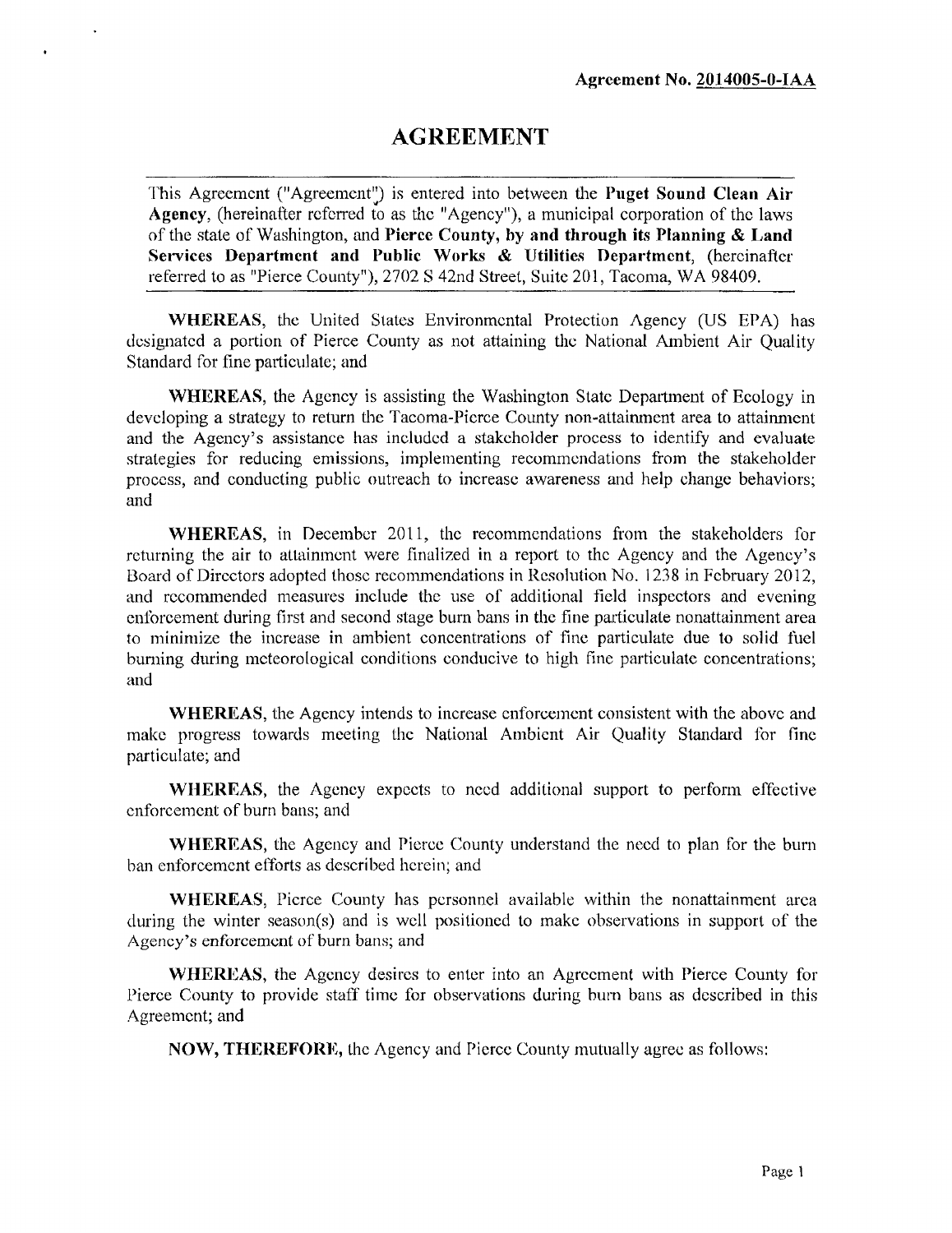**1. Purpose and Scope of this Agreement.** The purpose of this Agreement is to outline the responsibilities of the Agency and Pierce County regarding Pierce County's observations during stage one and stage two burn bans.

Based on Pierce County employees' knowledge of the local community and familiarity with environmental inspections and enforcement, Pierce County and the Agency agree that Pierce County will make observations for the Agency for stage one and stage two bum ban enforcement.

#### **A. Duties of the Agency**

The Agency shall:

- 1. Lead, coordinate, and implement the burn ban observation effort.
- 2. In coordination with Pierce County, develop a Detailed Work Plan to guide Pierce County staff during burn bans. The Detailed Work Plan will describe: bum ban training content and schedule(s) for assigned Pierce County staff; contacts at Pierce County when the Agency designates a stage one or stage two burn ban; geographic areas to which Pierce County staff will be assigned to patrol for burn ban observations; work shift schedule(s) for burn ban patrol(s); procedures, including deadlines, for Pierce County to submit burn ban observation reports to the Agency; and any other details the Agency deems necessary to assure success of the burn ban patrol events. The Agency shall provide Pierce County a draft Detailed Work Plan within 14 days of the date this Agreement is fully executed. The Agency shall provide Pierce County the final Detailed Work Plan within 30 days of the date this Agreement is fully executed.
- 3. Train Pierce County staff on conducting burn ban observations.
- 4. Supervise and provide work assignments to Pierce County staff for conducting burn ban observations and related activities. This shall include notifying Pierce County staff when and where patrols will occur.
- 5. Provide or approve all outreach materials distributed during or in relation to the burn observation effort.
- 6. As deemed necessary by the Agency, provide equipment for inspections, including camera kits for burn ban observations made at night. Ownership of these items will remain with the Agency. The Agency Project Manager will use a log sheet to check in and check out the camera kits used for night observations.
- 7. In accordance with Section 2 "Compensation," reimburse Pierce County up to \$94,000 in Agency Fiscal Year 2014 for performing certain duties described in Section 1(B) below.
- 8. Closely monitor the contract amount against the invoiced amounts and ensure that Pierce County is not asked to perform burn ban patrol work beyond the budgeted amount.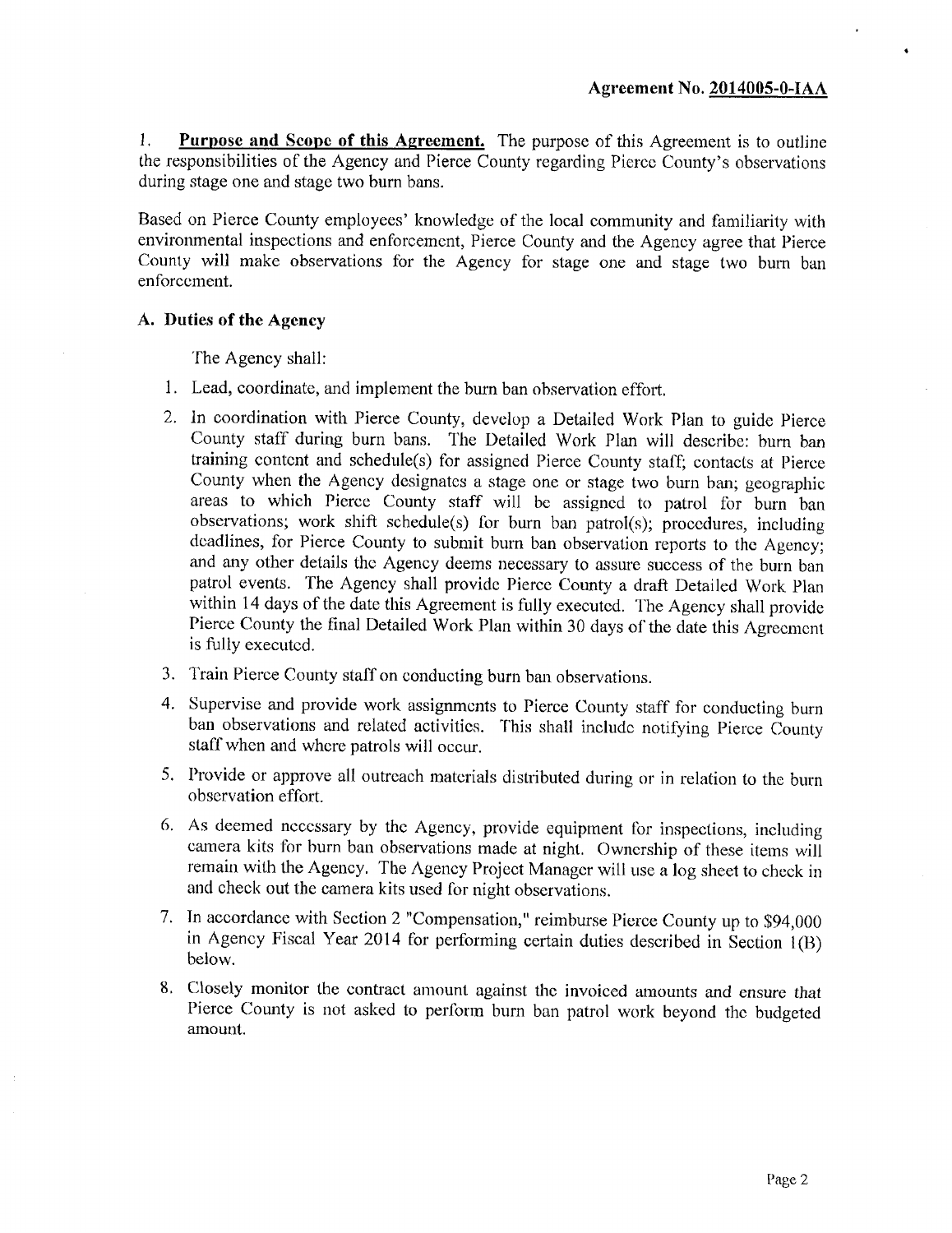9. Compensate Pierce County's Project Manager for up to 125 hours at the rate specified in Attachment A, for the administration of this Agreement, effective on the date this Agreement is fully executed.

### **B. Duties of Pierce County**

Pierce County shall:

- 1. Provide the Agency Project Manager with the names and contact information for each Pierce County staff person assigned to perform burn ban observations and other duties as described in this Agreement within 14 days of the date this Agreement is fully executed.
- 2. Cooperate in creating the Detailed Work Plan as described in Section  $1(A)(2)$  above, including in person meetings with the Agency Project Manager as necessary to draft the Detailed Work Plan. Pierce County shall provide comments on the draft to the Agency Project Manager by e-mail within 21 days of the date this Agreement is fully executed.
- 3. Make all Pierce County staff assigned in Section 1(B)(1) available for all training(s) provided by the Agency regarding burn ban observations within 30 days of the date this Agreement is fully executed.
- 4. To the best of its ability, assure all assigned Pierce County staff are made available to patrol during both stage one and stage two bum bans as directed by the Agency. The assigned Pierce County staff shall be available on short notice (within 24 hours), and shall be available to work evenings, holidays, and/or weekends.
- 5. Implement the final agreed upon Detailed Work Plan. This includes ensuring all Pierce County staff follows all Agency procedures and processes for burn ban observations as described in the Detailed Work Plan, including but not limited to reporting of inspections with proper documentation.
- 6. Give Agency equipment left in Pierce Comity's custody the same care provided similar property of its own. Agency equipment in Pierce County's custody shall remain in the possession of Pierce County for the time period specified by the Agency Project Manager. Pierce County shall use the Agency-provided log sheet to keep an inventory of the camera kits used for burn ban observations made at night.
- 7. As directed by the Agency, distribute outreach materials provided by the Agency during or in relation to burn ban observations.
- 8. Assign Pierce County staff to participate in phone calls and in-pcrson meetings with the Agency Project Manager and other Agency staff as needed and/or requested by the Agency.
- 9. Support proceedings for notices of violation and/or civil penalties issued by the Agency based on information provided by Pierce County staff, including but not limited to, participating in any administrative appeals related to issued notices or penalties.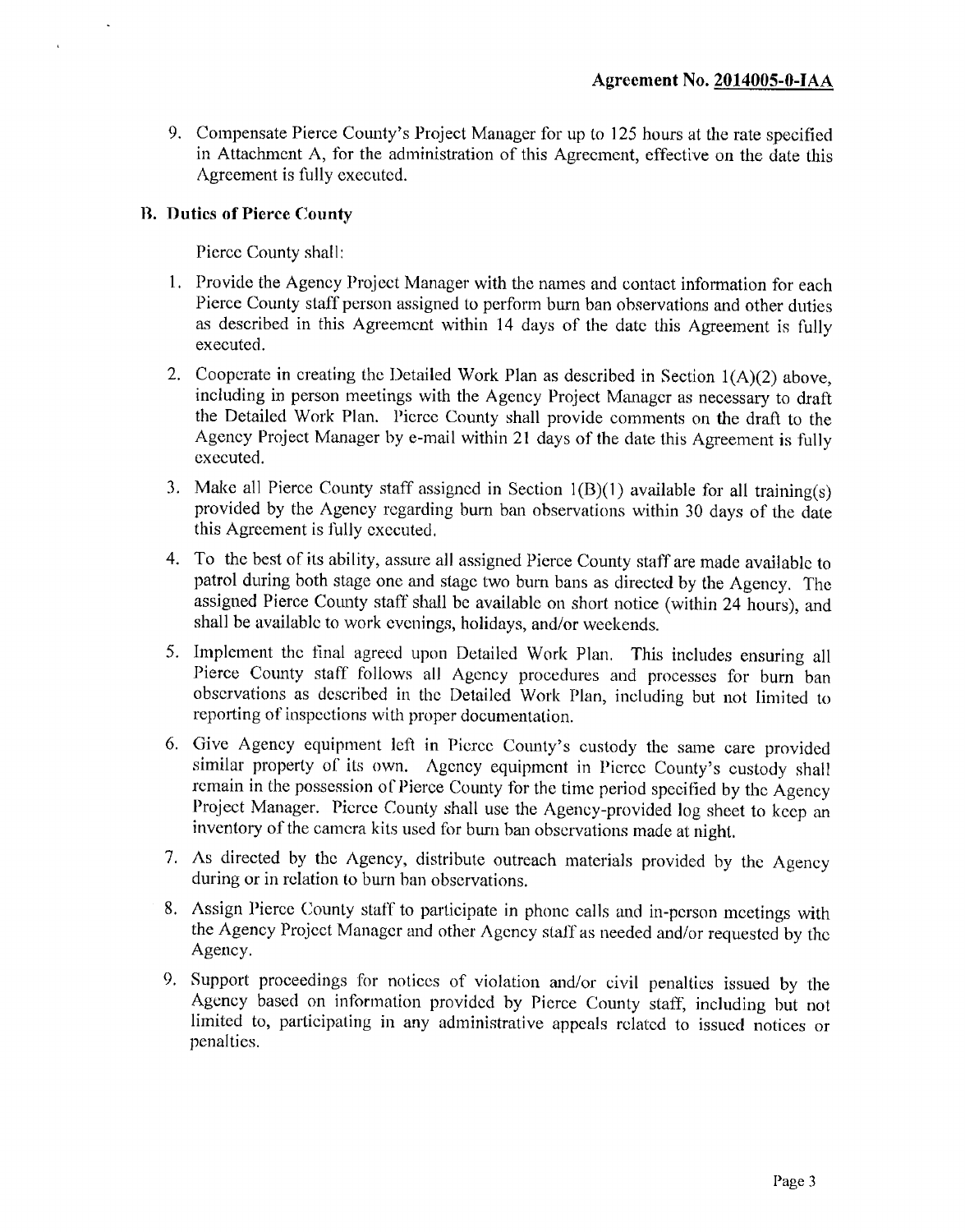- 10. Consistent with Section 2, provide monthly invoices and reports to the Agency identifying: staff hours expended to the nearest tenth of an hour, including overtime; vehicle usage (actual miles driven); and administrative costs as described in Section 2 of this Agreement.
- 11. Provide cell phones and computer access for Pierce County staff at no charge to the Agency.
- 12. Provide vehicles for all work performed by Pierce County staff pursuant to this Agreement.
- 13. Return all equipment back to the Agency by the date specified by the Agency Project Manager.

### **2. Compensation.**

A. The parties understand and acknowledge that the actual number of burn ban days that may be designated by the Agency is unpredictable and cannot be determined in advance. This Agreement does not guarantee any minimum or certain number of burn ban days or any amount of work for Pierce County personnel. The Agency shall only pay for Pierce County work related directly to burn ban patrols conducted by Pierce County pursuant to this Agreement, and in addition, the Agency shall pay Pierce County for mileage and staff time spent in meeting(s), training(s), and as witnesses in any subsequent administrative hearing related to Pierce County staff burn ban observations conducted for the Agency.

B. The total amount paid by the Agency for satisfactory performance of the work under this Agreement shall not exceed \$94,000. The funding for mis Agreement is provided by the Civil Penalty Fund and is part of the Agency Fine Particulate/Nonattainment work plan for Fiscal Year 2014. The Agency shall pay Pierce County at the hourly rates listed in Attachment A.

C. To obtain payment, Pierce County shall submit invoices monthly to the Agency and the invoices shall include: staff hours worked (to the nearest tenth of an hour) and showing task and/or subtask performed; the name of the staff person who performed the work; the cost per hour; the number of actual miles driven; and the specific number of hours spent within a given billing period.

D. The Agency shall reimburse expenses as identified in this paragraph or as authorized in advance by the Agency Project Manager as reimbursable. Such expenses may include mileage for vehicles used directly for bum ban observations at the current Internal Revenue Service (IRS) standard mileage rate. To receive reimbursement, Pierce County must identify on the submitted invoices: a detailed breakdown of authorized expenses, identifying the nature of the expenses, and dates expenses were incurred.

E. Pierce County shall submit invoices to the Agency's Manager of Finance and Purchasing (Finance Manager, Puget Sound Clean Air Agency, 1904 Third Avenue, Suite 105, Seattle, WA 98101  $-206.689.4036$  and upon satisfactory performance shall be paid within thirty (30) days after review and approval by the Agency Project Manager. The final invoice must be submitted no later than ten (10) working days after the termination date of this Agreement.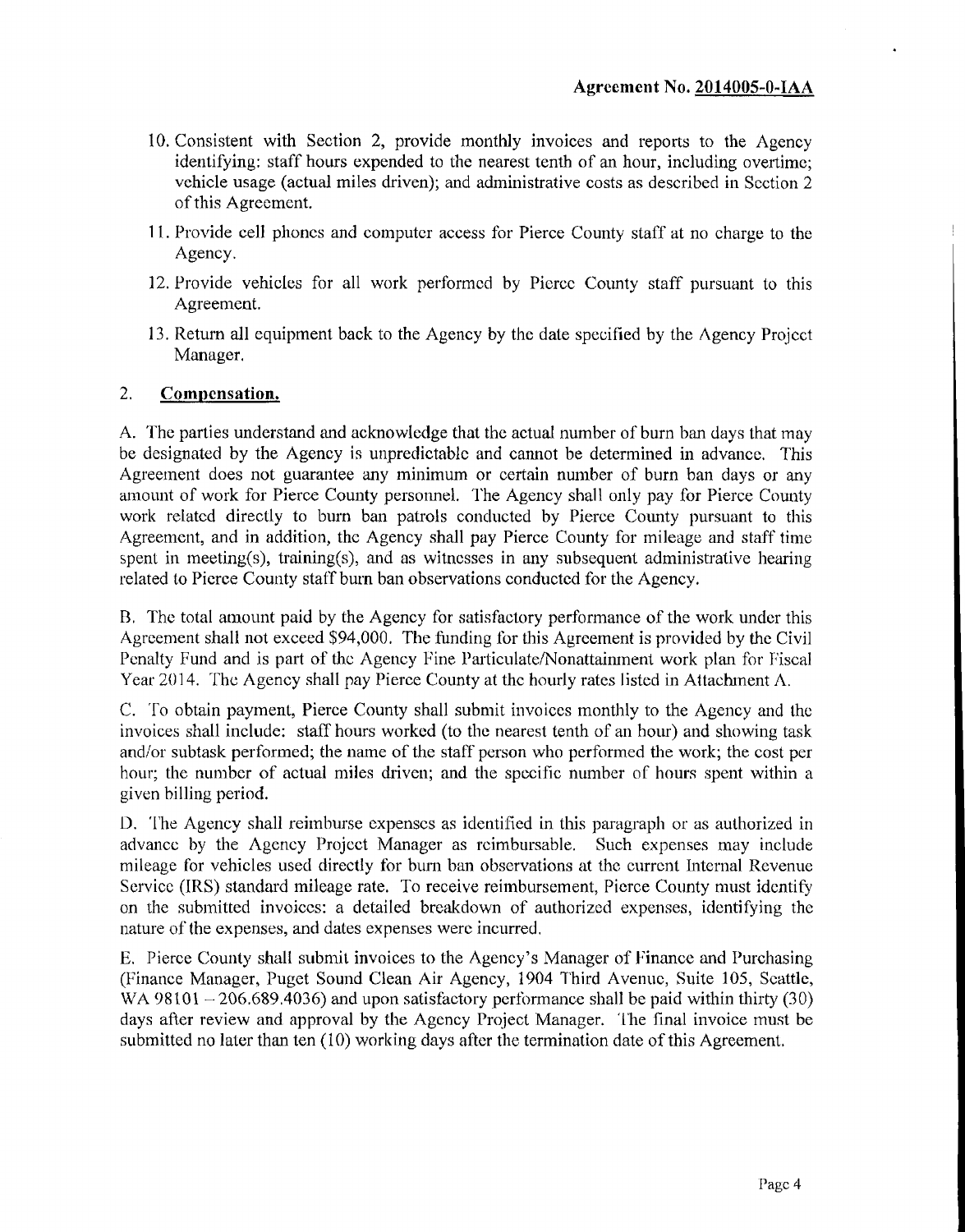F. Funding for work to be conducted after June 30, 2014 is contingent upon approval of funding by the Agency Board of Directors and satisfactory performance by Pierce County, and Pierce County shall not proceed to perform any work under this Agreement after June 30, 2014 until so authorized by the Agency Project Manager.

**3. Term.** The effective date of this Agreement is the date it is fully executed by the parties. No payments in advance or in anticipation of services or supplies to be provided under this Agreement shall be made by the Agency. Any costs incurred prior to the effective date of this Agreement will be at the sole expense and risk of Pierce County. The termination date of this Agreement is December 31,2014.

**4. Relationship.** Pierce County and the Agency intend that an independent contractor relationship will be created under this Agreement. Pierce County employees or agents are not employees of the Agency and shall not be entitled to compensation or benefits of any kind other than as specifically provided herein. Pierce County employees will not hold themselves out as nor claim to be an officer or an employee of the Agency by reason hereof, nor will Pierce County make any claim of right, privilege or benefit which would accrue to an employee under the law.

**5. Communications.** The following project managers shall be the contacts for all communications regarding the performance of this Agreement.

| <b>Pierce County</b>               | Agency                       |  |  |
|------------------------------------|------------------------------|--|--|
| Project Manager: Kathleen Larrabee | Project Manager: Kim Cole    |  |  |
| Pierce County                      | Puget Sound Clean Air Agency |  |  |
| 2401 S 35 <sup>th</sup> Street,    | 1904 Third Avenue, Suite 105 |  |  |
| Tacoma, WA 98409                   | Seattle, WA 98101            |  |  |
| Phone: (253)798-3628               | Phone: (206) 689-4020        |  |  |
| Fax: $(253)$ 798-7425              | Fax: $(206)$ 343-7522        |  |  |
| E-mail: klarrab@co.pierce.wa.us    | E-mail: kimc@pscleanair.org  |  |  |

**5. Changes.** The parties may, from time to time, require changes in this Agreement. The parties shall mutually agree to the changes by written amendment to the Agreement. Any future changes to Attachment A may be accomplished by mutual agreement of the parties through a written letter agreement or e-mail communications,

**6. Early Termination.** Either party may terminate this Agreement at any time with or without cause by giving a thirty (30) day written notice of such termination and by specifying the effective date of the termination; provided that the termination shall be preceded by a face-to-face meeting between Pierce County and the Agency. Upon termination of this Agreement, the Agency, in addition to any other rights provided in this Agreement, may require Pierce County to deliver to the Agency any property specifically produced or acquired for the performance of such part of this Agreement as has been terminated.

**7. Subcontracting.** Pierce County shall not enter into subcontracts for any of the services or work contemplated under this Agreement without obtaining prior written approval of the Agency. In no event shall the existence of any subcontract operate to release or reduce the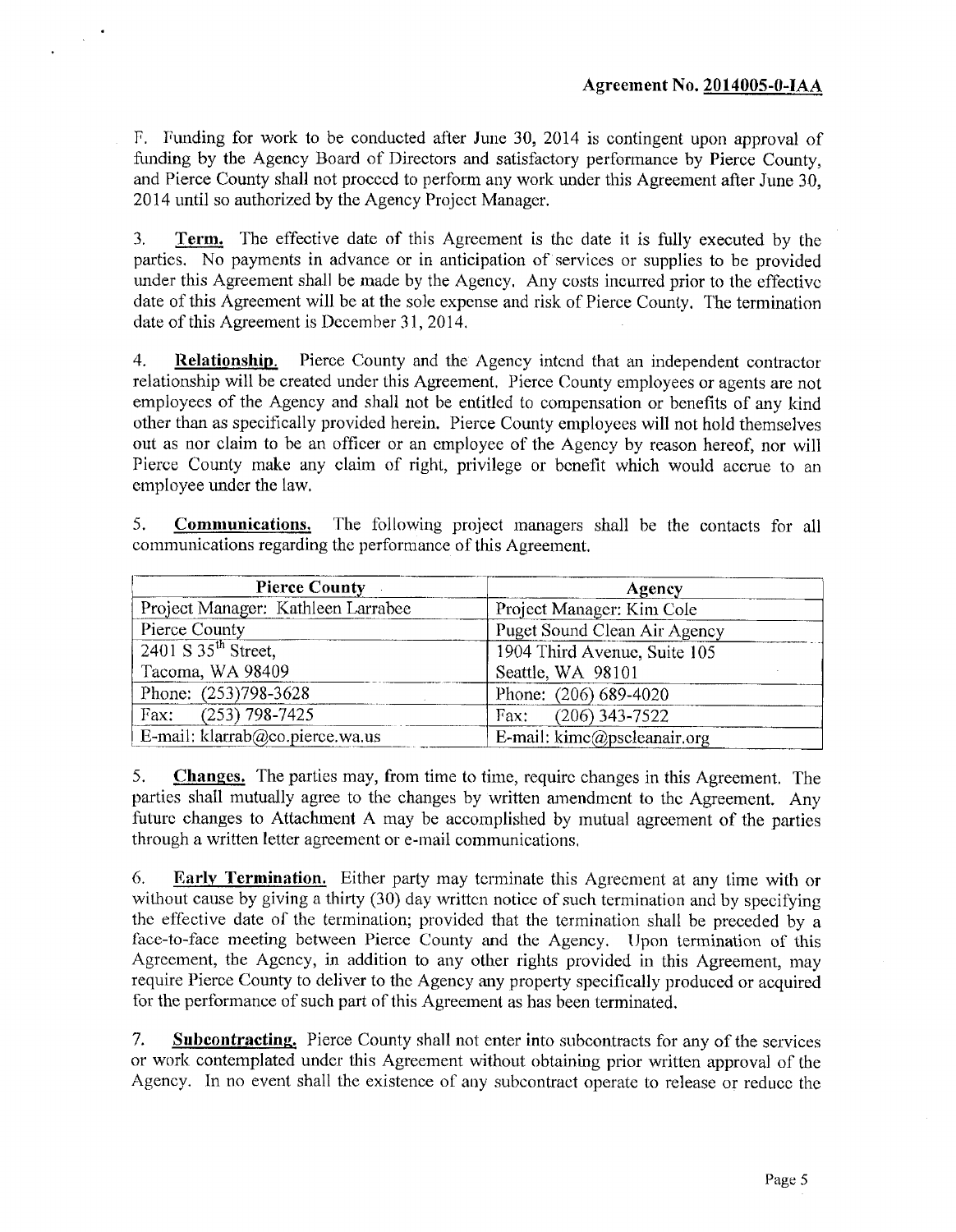liability of Pierce County to the Agency for any breach in the performance of Pierce County's duties.

**8. Assignment.** The work provided under this Agreement, and any claim arising thereunder, is not assignable or delegable by either party, in whole or in part, without the express prior written consent of the other party.

**9. Indemnification.** Each party to this Agreement shall be responsible for its own acts and/or omissions and those of its officers, employees, and agents. No party to this Agreement shall be responsible for the acts and/or omissions of entities or individuals not a party to this Agreement.

10. **Compliance with AH Laws and Regulations.** The parties shall comply with all applicable local, state, and federal laws, regulations, and standards necessary for the performance of this Agreement.

11. **Exception.** It will not be considered a breach of agreement if the county staff are unavailable for burn ban observations due to emergency response of a localized nature (e.g., volcano erupts, flood recovery).

12. Payroll and Taxes. Pierce County assumes full responsibility for the payment of all wages, payroll taxes, use, sales, income or other form of taxes, fees and licenses related to the actions of its employees or agents pursuant to this Agreement.

13. Severability. If any term or condition of this contract or the application thereof to any person(s) or circumstances is held invalid, such invalidity shall not affect other terms, conditions or applications which can be given effect without the invalid term, condition or application. To this end, the terms and conditions of this contract are declared severable.

14. **Waiver.** Waiver of any breach or condition of this contract shall not be deemed a waiver of any prior or subsequent breach. No term or condition of this contract shall be held to be waived, modified or deleted except by an instrument, in writing, signed by the parties hereto.

15. **Entire Agreement.** This written contract represents the entire Agreement between the parties and supersedes any prior oral statements, discussions or understandings between the parties.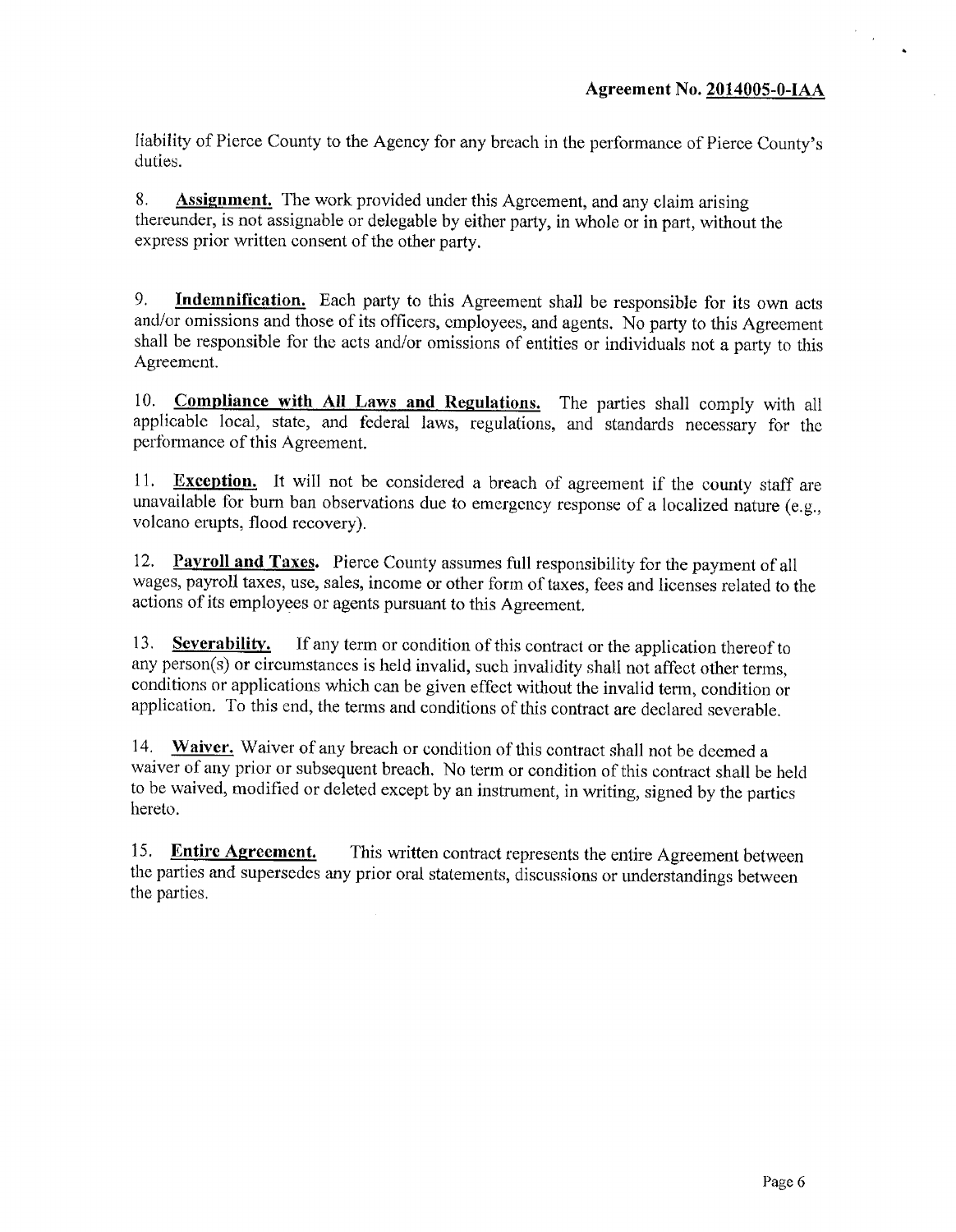**THIS Agreement** is executed by the persons signing below, who warrant they have the authority to execute this Agreement.

### **PUGET SOUND CLEAN AIR AGENCY**

By: Paul Roberts

Board of Directors, Chair<br>Date: <u>/o ////3</u> Date:  $\sqrt{\circ}$ 

 $\sim$   $^{-4}$ 

 $2 - 17$ By: Craig T. Kenworthy

Executive Director Date: 1*0/7/301*7

Approved as to Form:

By:

Jennifer Dold Attorney Date:  $\frac{10}{7}$ 13

**PIERCE COUNTY** Approved as to legal form only:

By: Deputy Prosecuting Attorney Date:  $9/8/3$ 

Attest: Recommended:

By: Budget &Finance Date:  $9/27$ 

Approved:

By:

Department Director (less than \$250,000) Date:  $9/3$